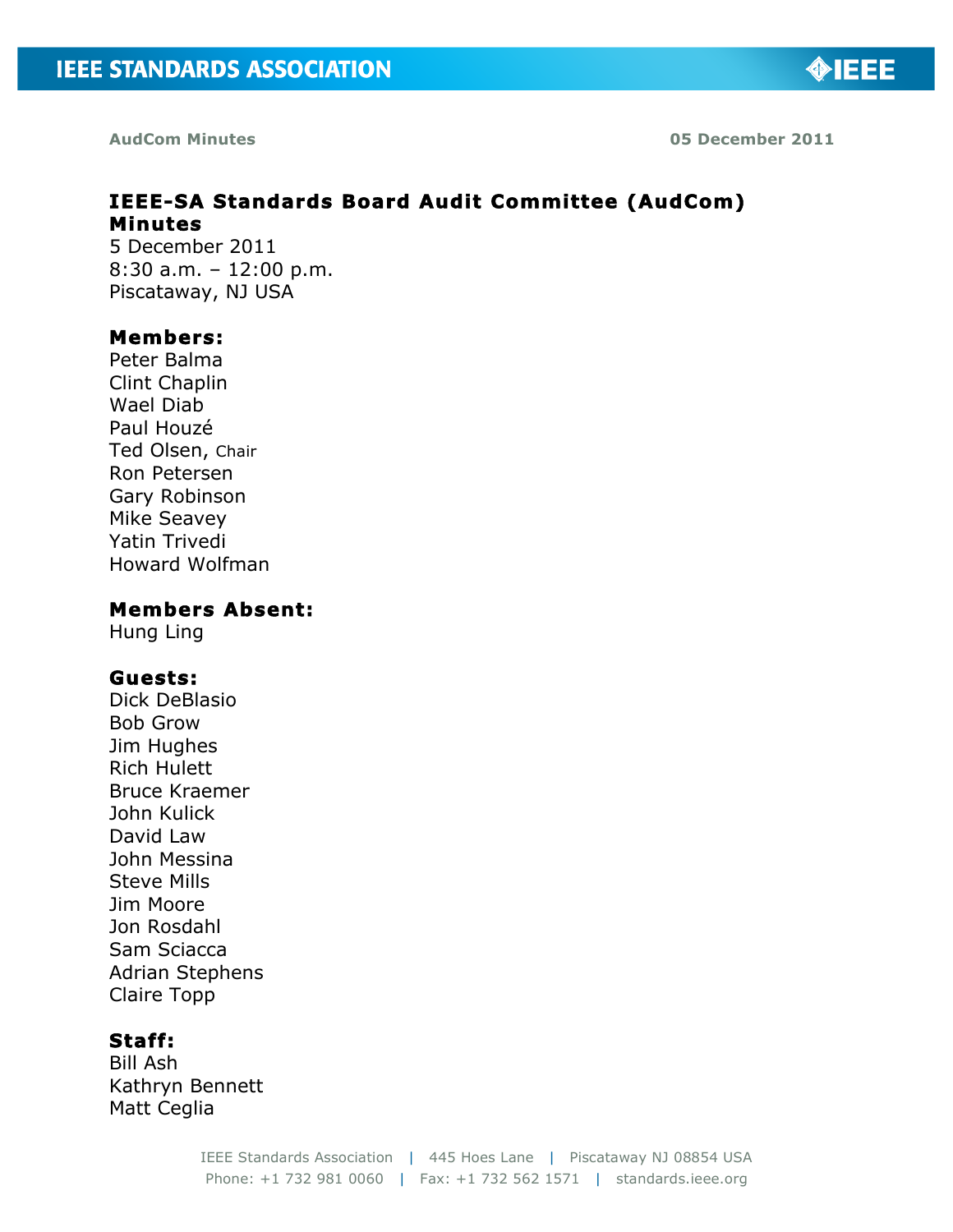Terry deCourcelle Karen Evangelista Tricia Gerdon Rona Gertz Jodi Haasz Mary Ellen Hanntz Yvette Ho Sang Noelle Humenick Mike Kipness Bob LaBelle Mary Lynne Nielsen Dave Ringle Erin Spiewak Cherry Tom Sue Vogel Joan Woolery Lisa Yacone, Administrator **Malia Zaman**

# **[Unless otherwise noted, all votes are unanimous]**

# **1. CALL TO ORDER**

Chair Olsen called the meeting to order at 8:35 a.m. Introductions were made around the room.

# **2. REVIEW AND APPROVAL OF THE AGENDA**

A motion was made, and seconded, to approve the agenda. Upon vote, the motion passed.

# **3. APPROVAL OF MINUTES OF THE 8 SEPTEMBER 2011 AUDCOM MEETING**

A motion was made, and seconded, to approve the minutes of the 08 September 2011 meeting. Upon vote, the minutes were approved.

# **4. P&P REVIEW**

### **4.1 Status of Continuing P&P Review**

4.1.1 EMC/SDCom - Gary Robinson, Ronald Petersen **Motion: To accept the EMC/SDCom P&P. Upon vote, the motion passed.**

# **4.2 New P&P Review**

4.2.1 AES/UWBRC - Hung Ling, Yatin Trivedi Yatin and Hung noted that there had been some inadvertent changes made to the P&P upon revision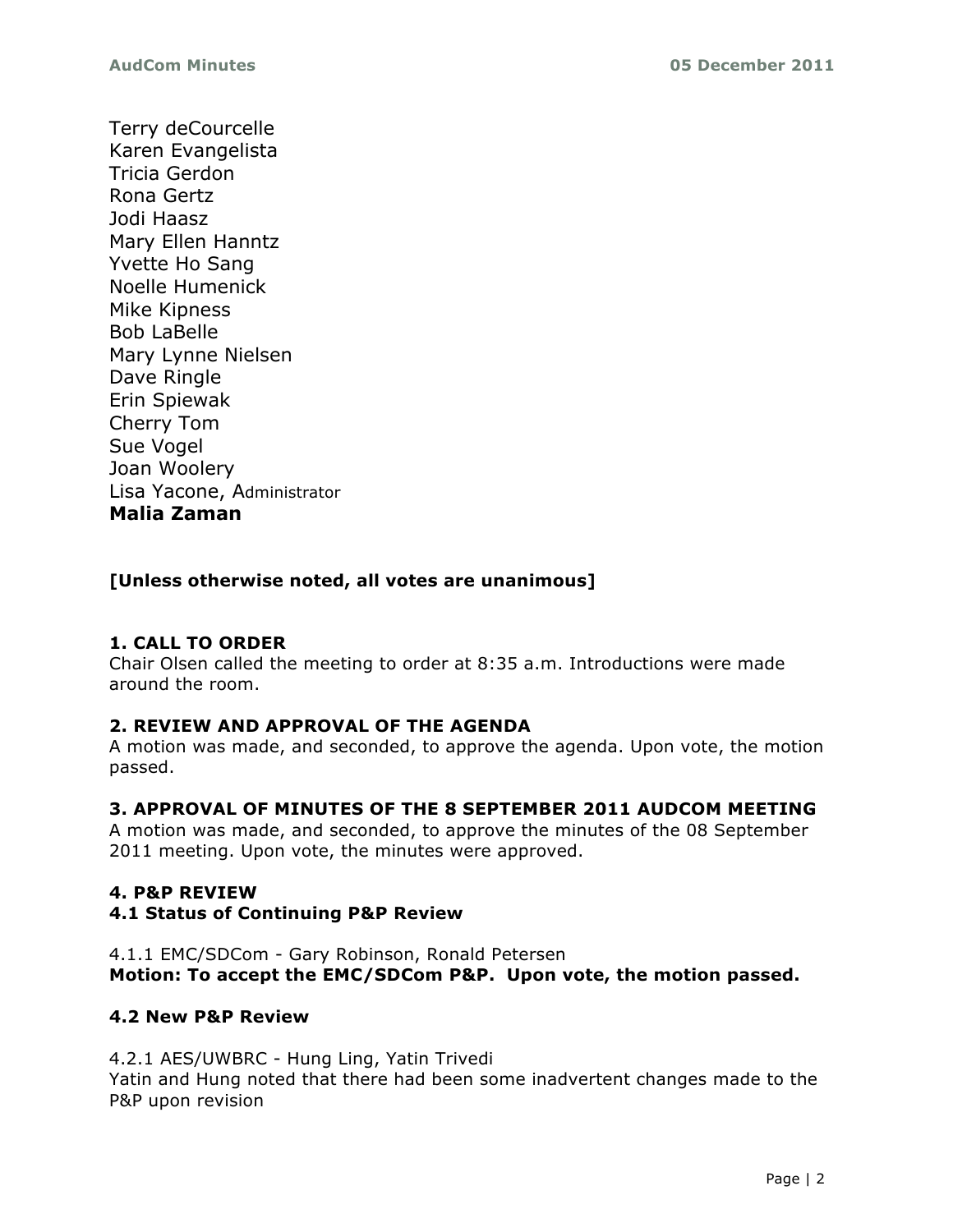### **Motion: To conditionally accept the AES/UWBRC P&P contingent upon editorial corrections being made.**

### **AI: Lisa will make the editorial corrections before posting.**

Yatin asked if the new instructions included a request that tracked changes be turned on in Word before the Sponsor begins revision of their P&P. Peter and Lisa confirmed that this step was added to the instructions.

4.2.2 C/EASC - Clint Chaplin, Paul Houzé

This submittal was pulled from the agenda by the Sponsor prior to the meeting. Clint noted that he and Paul had completed their initial review of the document and had numerous concerns which had been passed on to the Sponsor. It is anticipated that the Sponsor will resubmit a revised P&P during the first quarter of 2012.

#### 4.2.3 C/FIPA - TBD

This submittal arrived just prior to the meeting. Reviewers will be assigned following the meeting. C/FIPA P&Ps are due to expire in 2011 and are included in the extension request list under agenda item 4.4.

4.2.4 C/MSC - Wael Diab, H Wolfman

Wael noted that the Sponsor had failed to remove the brackets around the optional text.

### **Motion: To conditionally accept the C/MSC P&P contingent upon removal of the brackets.**

### **AI: Lisa will remove the brackets before posting.**

#### **4.3 Request for an additional Sponsor in ComSoc**

The IEEE Communications Society (ComSoc) has established a new Sponsor within its society – Power Line Communication – Standards Committee (PLC-SC) and has requested that PLC-SC be allowed to operate under the currently approved ComSoc P&P until such time that their own P&P is accepted by AudCom.

A lengthy discussion followed regarding what the correct order/process is for approving a new Sponsor and whether it needs to be approved by Standards Board before submittal of P&P to AudCom. It was determined that this was covered in clause 5.2.2.1 of the IEEE-SA Standards Board Bylaws.

#### **5.2.2.1 Creation of Sponsors**

Sponsors formed under rule d) in 5.2.2 [A standards subcommittee organized by or reporting to a Technical Committee within an IEEE Society/Council, a Standards Committee or Standards Coordinating Committee of an IEEE Society/Council, or a Standards Coordinating Committee established by the IEEE-SA Standards Board] shall be officially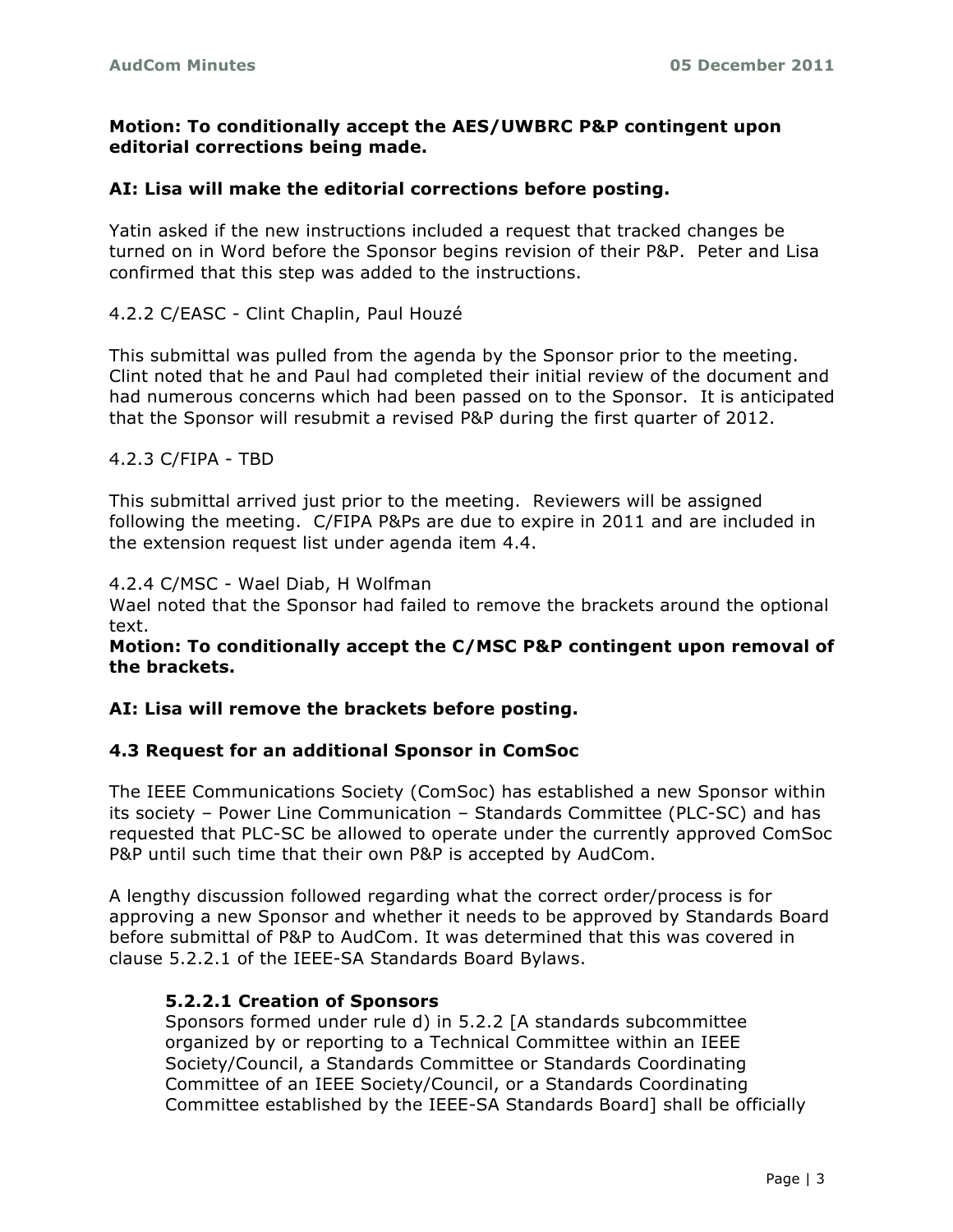recognized by the IEEE-SA Standards Board only after a 75% approval by the creating committee. Once formed, Sponsors automatically assume duties according to [5.1](http://standards.ieee.org/develop/policies/opman/sect5.html#5.1) of the *IEEE-SA Standards Board Operations Manual*.

Matthew Ceglia confirmed that ComSoc had achieved a 75% approval for the creation of PLC-SC.

**Motion: Move to refer the question of the official recognition of ComSC/PLC as a Sponsor (a standards subcommittee organized by the ComSC Standards Board) to the SASB for the 7 December 2011 meeting.**

**Motion: AudCom recommends acceptance of ComSC/PLC operating under the currently approved ComSC P&P conditional upon the SASB recognition of ComSC/PLC as a Sponsor (a standards subcommittee organized by the ComSC Standards Board).**

#### **4.4 Sponsor P&P due to expire December 2011**

**Motion: That the following Sponsors be granted a one year extension to operate under their currently approved P&P until a revised set of P&P is accepted by the IEEE SASB:**

- ! **C/FIPA – Computer Society/Foundation for Intelligent Physical Agents - RECEIVED**
- ! **C/IA - Computer Society/Information Assurance - RECEIVED**
- ! **C/LT- Computer Society/Learning Technology**
- ! **DEI/SC - Dielectrics and Electrical Insulation Society/Standards Committee**

Peter Balma suggested that AudCom might set a convention for one year extensions so as to be consistent. No formal action was taken.

### **4.5 Working Group P&P Review**

### **4.5.1 Status update - Lisa Yacone**

Lisa reviewed the status of current WG P&P requests vs. submittals received. She reported that most of the Sponsors are responding in a timely fashion to the request for WG P&P. There should be an increase in WG P&P to be reviewed in 2012.

### **4.5.2 EMB/SC - Clint Chaplin, Howard Wolfman**

Clint reported that the EMB/SC WG P&P continue under review. The reviewers are awaiting a response from the Sponsor.

### **4.5.3 AES/GAP - Ron Petersen, Yatin Trivedi**

Ron and Yatin reported that they were satisfied with the condition of the AES/GAP WG P&P provided a few minor edits were made. The Sponsor agreed by email to make the requested changes.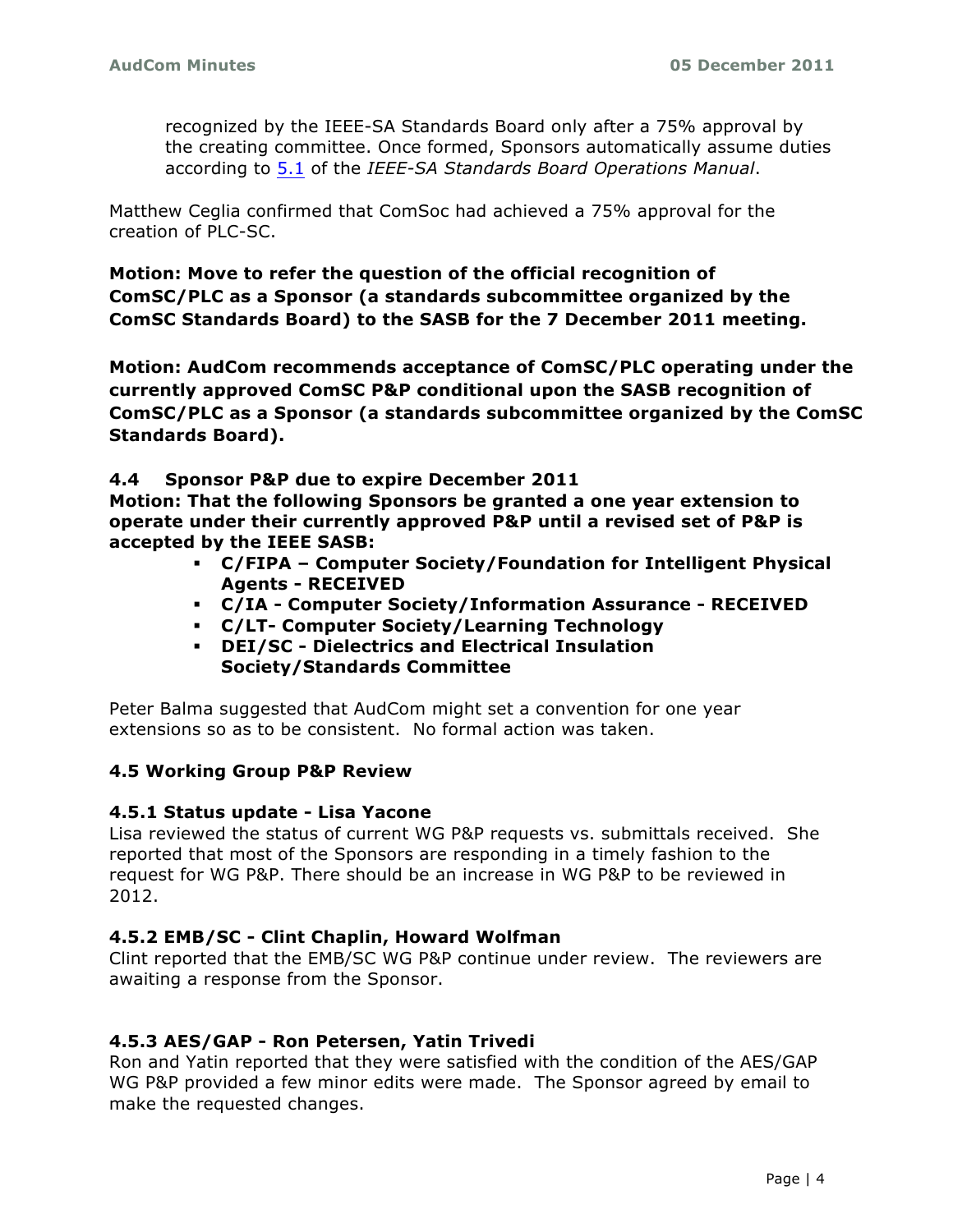**AudCom will report that no issues have been found with the AES/GP WG P&P contingent upon changes recommended on the checklist being officially accepted by the Sponsor.**

# **4.5.4 SCC20 - Gary Robinson, Paul Houzé**

Gary and Paul reported that they were satisfied with the condition of the SCC20 WG P&P provided a few minor edits were made.

**AudCom will report that no issues have been found with the SCC20 WG P&P contingent upon "Sponsor chair" being globally replaced by "Sponsor" where appropriate and correcting the wording of calling a working group meeting as directed.**

[As Sponsor Chair of SCC20, Mike Seavey abstained from the vote]

### **4.5.5 VT/RT Wael Diab, Peter Balma**

Wael and Peter report that the VT/RT WG P&P will continue under review. There were issues with:

Treasurer (optional) needing clarification,

Deleted actions for minutes and WG P&P in 9.2 Actions Requiring Approval by a Majority

Last paragraph in Clause 10 should be reworded.

Peter and Wael will mentor this group and possibly schedule a telecon.

# **4.5.6 C/DA - Hung Ling, Ted Olsen**

Hung and Ted reported that the C/DA WG P&P will continue under review. Comments have been submitted and they are awaiting a response from the Sponsor.

During discussion of all of the WG P&P, AudCom noted that the Sponsors should be told that the WG P&P need to be submitted in Word format. Lisa noted that this has been included in the notifications sent to Sponsor which will be discussed during agenda item 5.2.

# **5.1 Ad hoc for Electronic Business - Update - Mike Seavey**

Mike Seavey presented a summary of the history of the ad hoc and the proposed direction which includes adding some additional text covering electronic business to the baseline documents as well as the creation of an IEEE Guide for Teleconferencing and Electronic Meetings document. Chair Olsen asked that the ad hoc continue on its present course with a goal of being ready for action at the March meeting.

# **5.2 "Accepted P&P" notifications - Action - Lisa Yacone**